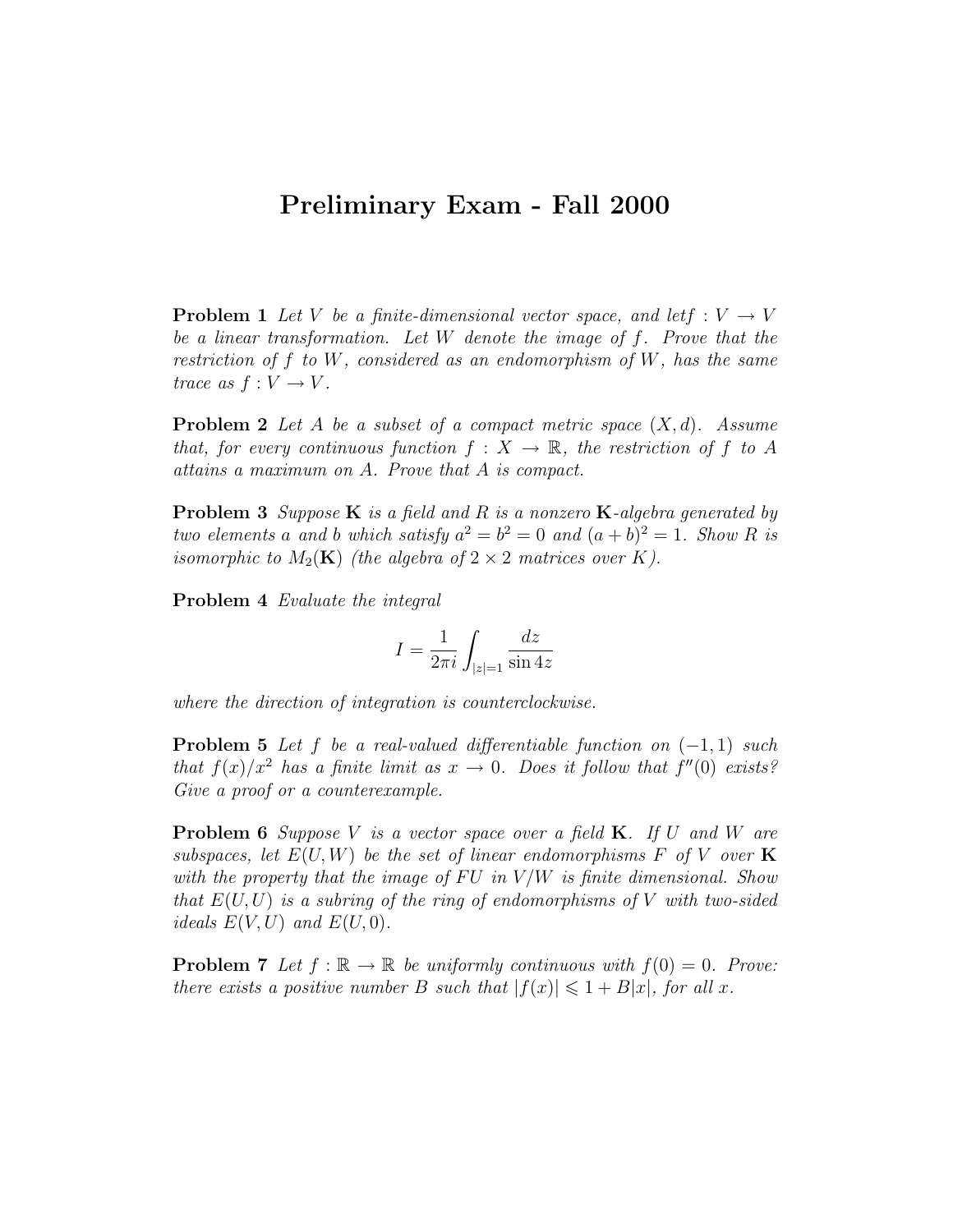**Problem 8** Let  $\mathbf{F}_p$  denote the field of p elements (p prime). Let n be a positive integer. Prove that there is a transformation  $A \in GL_n(\mathbf{F}_p)$  (the group of invertible linear transformations from  $(\mathbf{F}_p)^n$  into itself) which, as a permutation of the nonzero vectors of  $(\mathbf{F}_p)^n$ , acts as a single cycle of length  $p^n-1$ .

Problem 9 Assume the nonconstant entire function f takes real values on two intersecting lines in the complex plane. Prove that the measure of either angle formed by the lines is a rational multiple of  $\pi$ .

**Problem 10** Find all real numbers t for which the quadratic form  $Q_t$  on  $\mathbb{R}^3$ , defined by

$$
Q_t(x_1, x_2, x_3) = 2x_1^2 + x_2^2 + 3x_3^2 + 2tx_1x_2 + 2x_1x_3,
$$

is positive definite.

**Problem 11** Let  $f_n : \mathbb{R}^k \to \mathbb{R}^m$  be continuous  $(n = 1, 2, \ldots)$ . Let K be a compact subset of  $\mathbb{R}^k$ . Suppose  $f_n \to f$  uniformly on K. Prove that  $S = f(K) \cup \bigcup_{k=1}^{\infty}$  $n=1$  $f_n(K)$  is compact.

**Problem 12** Show that for each positive integer k there exists a positive integer  $N$  such that there are at least k nonisomorphic groups of order  $N$ .

**Problem 13** Let  $f(z)$  be the rational function  $p(z)/q(z)$ , where  $p(z)$  and  $q(z)$  are nonzero polynomials with complex coefficients, such that the degree of  $p(z)$  is less than the degree of  $q(z)$ , and such that  $q(z)$  has no complex zeros with nonnegative imaginary part. Prove that if  $z_0$  is a complex number with positive imaginary part, then

$$
f(z_0) = \frac{1}{2\pi i} \int_{-\infty}^{+\infty} \frac{f(t)}{t - z_0} dt.
$$

**Problem 14** Let  $T: \mathbb{R}^n \to \mathbb{R}^n$  be a linear transformation, where  $n>1$ . Prove that there is a 2-dimensional subspace  $M \subseteq \mathbb{R}^n$  such that  $T(M) \subseteq M$ .

**Problem 15** Suppose that  $f : \mathbb{R} \to \mathbb{R}$  is a nonconstant function such that  $f(x) \leq f(y)$  whenever  $x \leq y$ . Prove that there exist  $a \in \mathbb{R}$  and  $c > 0$  such that  $f(a+x) - f(a-x) \geqslant cx$  for all  $x \in [0,1]$ .